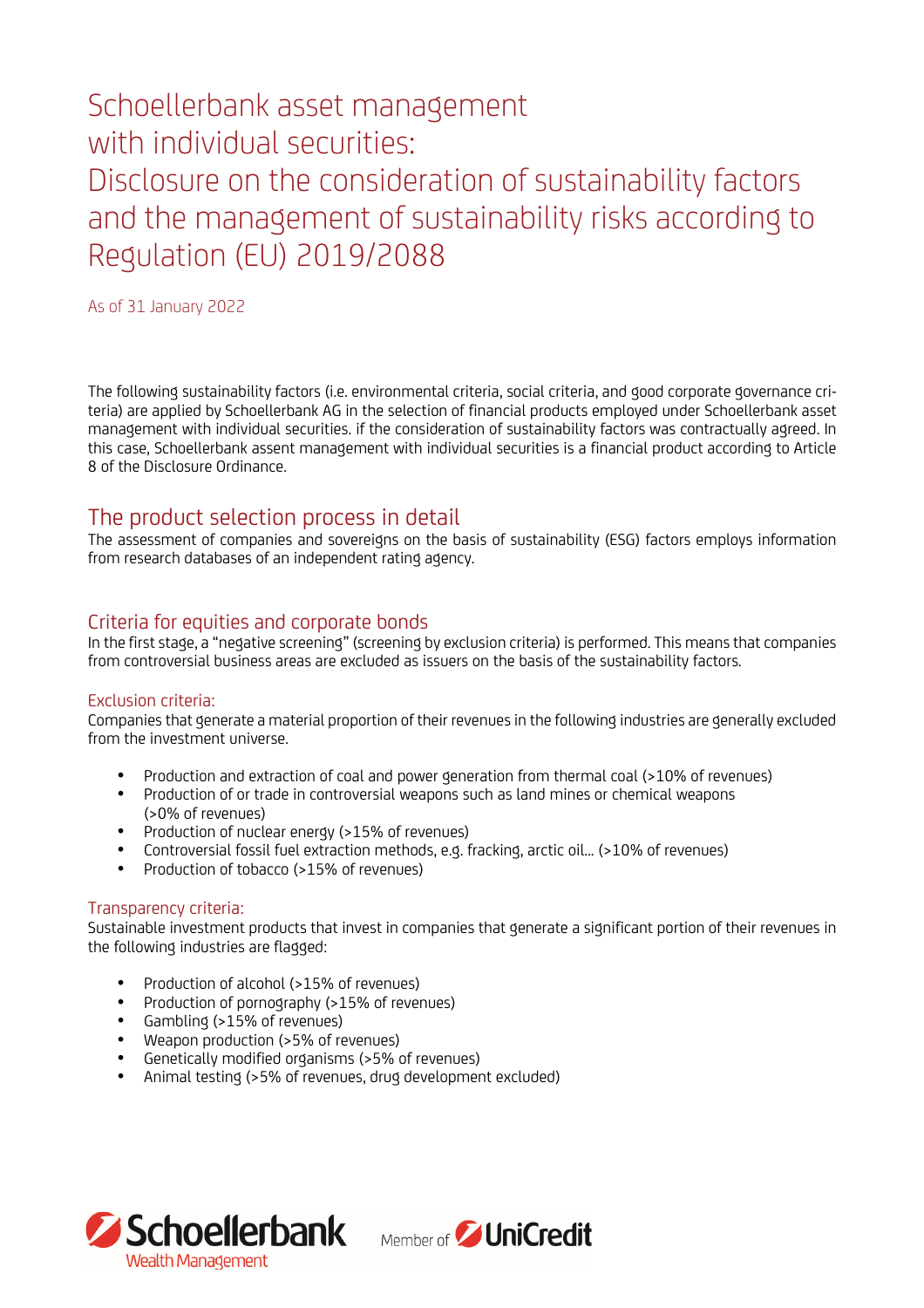#### Compliance with the UN Global Compact:

Companies in severe violation of the principles of the UN Global Compact are excluded from the sustainable investment universe (e.g. violation of human rights, child labor, forced labor)

In a second step, the issuers remaining in the selection process go through a "positive screening" with regard to their social and environmental standards. Preference is given to those companies that perform better than other companies in the same industry in terms of sustainability factors (= best-in-class approach).

## Criteria for government bonds

Bonds from the following countries are excluded from the sustainable investment universe:

- Countries that do not meet minimum standards with regard to money laundering regulations (measures catalogue of the global Financial Action Task Force - FATF)
- Countries that fragrantly and continuously violate basic democratic rights and human rights
- Countries that apply death penalty
- Countries with especially high military budgets (more than 4% of GDP)
- Countries that have not signed the Kyoto Protocol or Paris Agreement
- $\bullet$  Countries that do not make sufficient climate protection efforts (e.g. Climate Change Performance Index<sup>1</sup> from German Watch e.V. less than 40 or comparable indicator).
- Countries with a high level of corruption (Transparency International Corruption Perception Index1 below 50%)
- Countries that cover more than 10% of their primary energy needs with nuclear power and do not have a nuclear power phase-out scenario or a moratorium on nuclear power plants
- Countries that have not signed the UN Convention on the Protection of Endangered Species

The approach to managing sustainability risks<sup>2</sup> described above limits the universe of eligible issuers. This can have positive and negative effects on the portfolio yield compared with the benchmark.

<sup>&</sup>lt;sup>2</sup> According to the Regulation (EU) 2019/2088, a sustainability risk is an environmental, social or governance event or condition that, if it occurs, could cause a negative material impact of the value of the investment.



<sup>&</sup>lt;sup>1</sup> The Climate Change Performance Index is published annually by the Bonn-based non-profit association German Watch e.V. The index evaluates efforts undertaken by countries to protect the climate. It assesses 14 indicators in the following four categories: greenhouse gas emissions, renewable energy, energy consumption, and climate policy. The index scale ranges from 0 to 100. The best countries achieve index scores above 60. An index score below 40 indicates very weak climate performance. Further information can be found at https://germanwatch.org/de/ksi